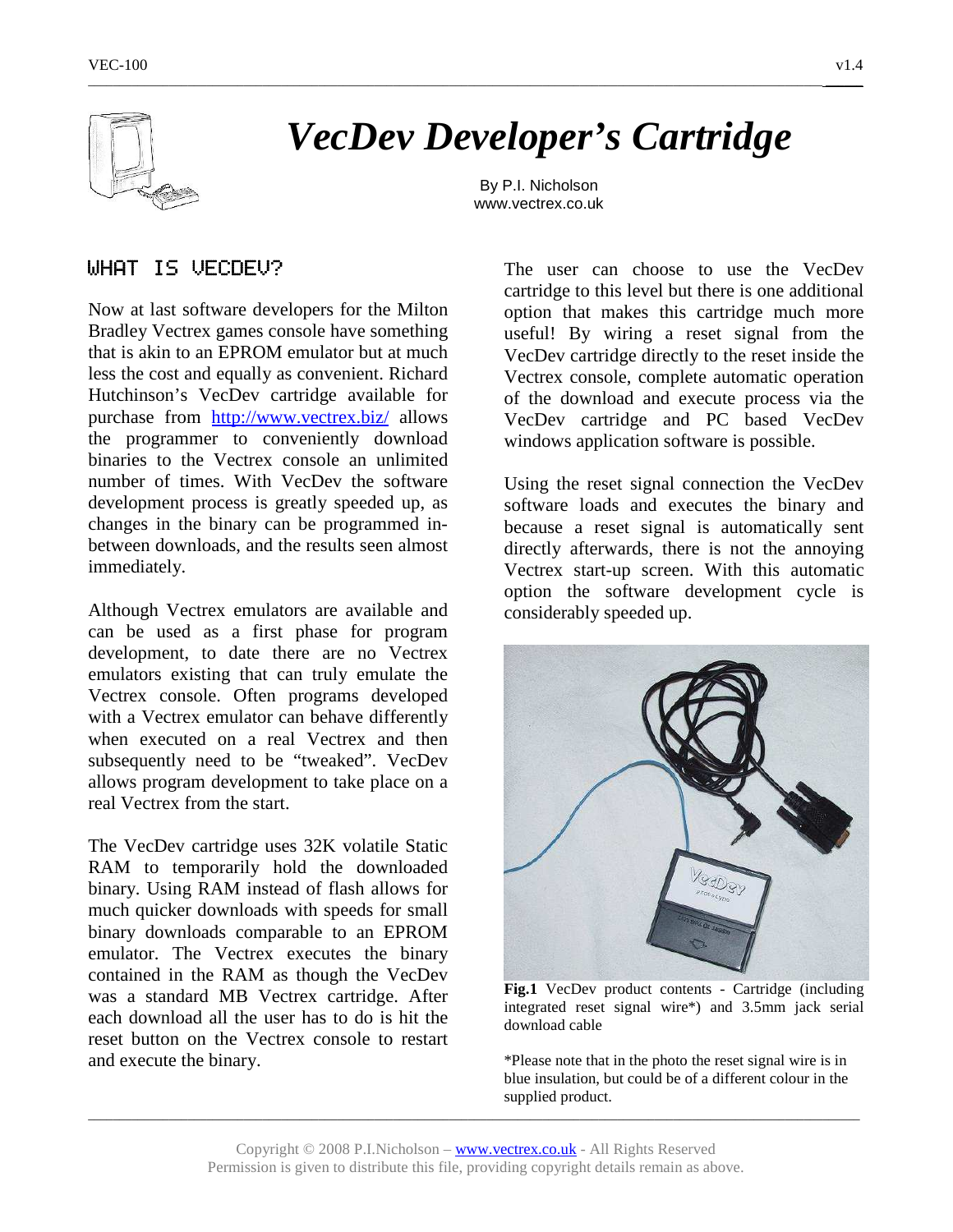## VECTREX RESET MODIFICATION

Some Vectrex users may feel a bit wary about opening the Vectrex console to make the reset modification, perhaps fearing a complicated disassembly and assembly process. Some users may also be reluctant to delve into their Vectrex because they believe they might electrocute themselves as a result of the high discharge voltage components contained within.

Firstly, this modification can be achieved in less than 15 minutes. Secondly, although it is true that high voltage components are present in the Vectrex console, the change required for the reset option is on the logic board positioned at the bottom of the Vectrex. The logic board is located far from the area above it where the high voltage cathode ray tube and analogue electronics board reside. Therefore, providing the user is careful there should be no chance of accidentally touching the high voltage components present above the logic board.

Making the modification makes a big improvement on the software development cycle and once the modification has been made programmers won't want to develop without it! In addition the user can decide how permanent they want to make the reset modification. All that is required is to solder just one wire from the VecDev cartridge to the underside of the Vectrex console logic board. It is up to the user if they want to make the modification permanent and put a connector on the side of the console housing or they can just feed the wire through one of the slots in the back of the console. The following steps detail the least invasive way to incorporate the reset signal wire into the Vectrex console and would suit those users who don't want to deface their beloved Vectrex as a result of drilling holes in the console casing.

## **Preparation of reset wire**

\_\_\_\_\_\_\_\_\_\_\_\_\_\_\_\_\_\_\_\_\_\_\_\_\_\_\_\_\_\_\_\_\_\_\_\_\_\_\_\_\_\_\_\_\_\_\_\_\_\_\_\_\_\_\_\_\_\_\_\_\_\_\_\_\_\_\_\_\_\_\_\_\_\_\_\_\_\_\_\_\_\_\_\_\_\_\_\_\_\_\_\_\_\_\_\_\_\_\_\_\_\_\_\_\_\_\_\_\_\_\_\_\_\_\_\_\_\_ \_\_\_\_\_\_

When the VecDev is supplied, the reset wire should be already attached to the VecDev cartridge. (1) The reset signal wire is approximately 1 meter in length and if the bare copper wire is not already exposed, a wire stripper should be used to remove insulation approximately 2 mm from the end. Make sure not more than 2 mm of bare copper is exposed otherwise there is increased risk of shorting neighbouring pads when soldering the wire to the logic board. (2) Twist the copper strands of the bare wire together and apply some solder.

## **Disassemble Vectrex Console**

(1) Disconnect the Vectrex console from the mains socket. (2) Place the Vectrex console screen down on clear clean surface. A good clear clean surface is a towel. (3) Remove the five screws from the back of the Vectrex cover which attach the rear cover to the front cover. Make a note of which screws come out of which holes. (4) Whilst holding the rear cover, gently pull upwards until the rear cover separates from the front cover. (5) Place the rear cover nearby.

## **Pass the reset wire through a bottom slot of the rear cover**

(1) Take the reset signal wire and pass through one of the slots of the rear Vectrex Cover – see figure 3.

## **Solder the reset signal wire to the logic board PCB**

Only a single wire is required to be soldered to the Vectrex logic board PCB, as the ground signal is already present on the Vectrex cartridge connector and connects directly to the VecDev cartridge. Two wires from the reset switch mounted on the front of the Vectrex consoled should be seen to be soldered to two pads on the logic board PCB (see black wires in figure 2). (1) Solder the reset signal wire to the right hand side pad connecting to one of the black wires. -Take care not to short out any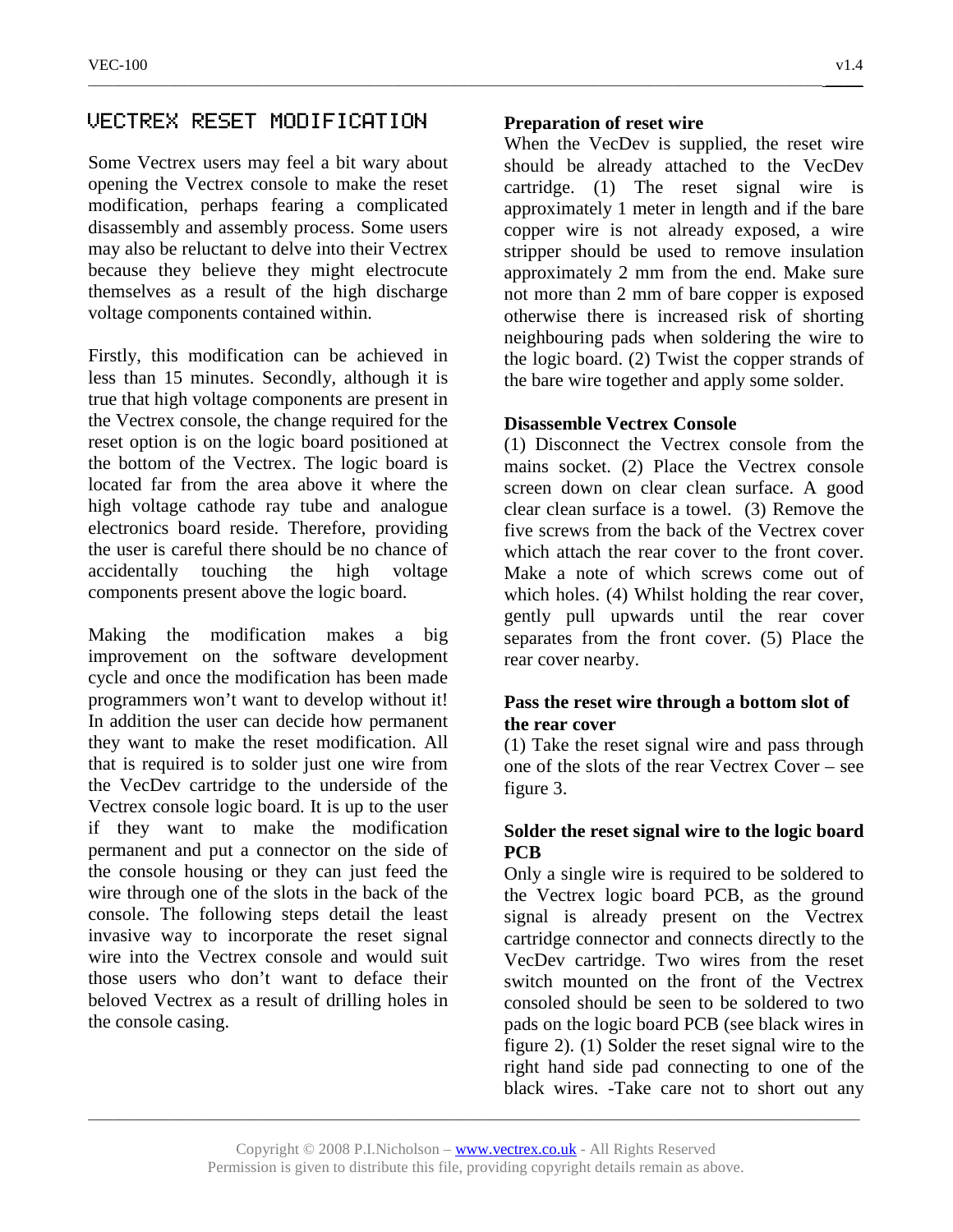neighbouring pads with the newly introduced reset wire.

\_\_\_\_\_\_\_\_\_\_\_\_\_\_\_\_\_\_\_\_\_\_\_\_\_\_\_\_\_\_\_\_\_\_\_\_\_\_\_\_\_\_\_\_\_\_\_\_\_\_\_\_\_\_\_\_\_\_\_\_\_\_\_\_\_\_\_\_\_\_\_\_\_\_\_\_\_\_\_\_\_\_\_\_\_\_\_\_\_\_\_\_\_\_\_\_\_\_\_\_\_\_\_\_\_\_\_\_\_\_\_\_\_\_\_\_\_\_ \_\_\_\_\_\_



**Fig. 2** Underside of Vectrex (screen down) with rear cover removed showing the end of the (blue) reset wire soldered on the underside of the logic board



**Fig. 3** Signal reset wire passed from VecDev cartridge through Vectrex rear cover and soldered to logic board.

#### **Reassemble Vectrex Console**

(1) Place the Vectrex console front cover and innards with screen down on clear clean surface. A good clear clean surface is a towel. (2) Gently lower the rear cover towards the front mating cover whilst at the same time pulling the reset signal wire gently through the rear cover slot. (3) In some circumstances full mating of the front and rear covers maybe obstructed because the "brightness" adjustment potentiometer shaft is not exposed through the rear cover hole. Using a pen or small screwdriver it is possible to "pull" the shaft into the correct position for protrusion through the hole (see figure 4). (6) Reinsert the five screws taking care to put the different length screws in the correct holes.



**Fig. 4** Using a pen to "pull" the brightness shaft into the correct position



**Fig. 5** VecDev cartridge and reset signal incorporated with Vectrex console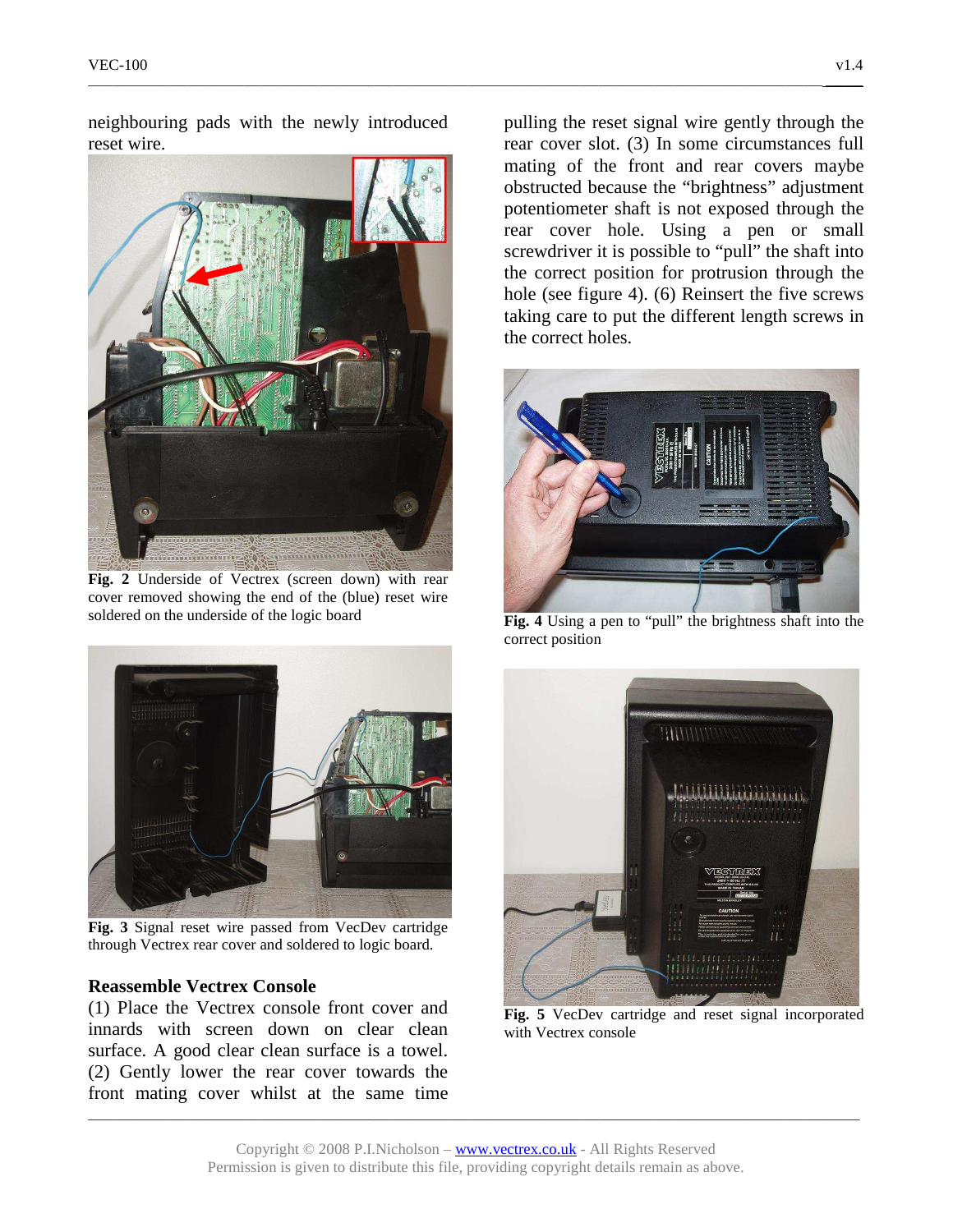## VECDEV WINDOWS APPLICATION **SOFTWARE**

The VecDev Windows application software is downloadable from http://www.vectrex.biz/. The software has been tested on Windows XP and should also run in Windows 2000 and Vista environments. The application is hard coded to communicate with the VecDev cart at 115200 Bits per second. The application will not function correctly on PCs with hardware and software specifications of less than the above.

## **Binary Download steps**

1) Ensure that the serial cable connects the PC to the VecDev Cartridge. The 3.5 mm jack plug end of the serial cable should be inserted into the 3.5mm jack socket on the VecDev cartridge. The 9 pin 'D' plug should be connected to a serial COM port on the PC. The default COM port used is COM port 1.

2) Ensure that the Vectrex console remains switched off.

3) After PC power on – execute the VecDev software application.

| <b>VecDev</b>                      |  |  |
|------------------------------------|--|--|
| File Serial Reset<br>About         |  |  |
| C:\HP3000\test1.bin<br><b>SEND</b> |  |  |
| Serial Port Com1<br>Not Connected  |  |  |

At this stage the default COM port can be changed if necessary by mouse clicking on 'Serial' from the menu – The user can the select the appropriate COM Port from a drop down menu.

3) Switch on the Vectrex – the VecDev software application should say connected – if

not, make sure the correct serial port COM number is selected. The Vectrex Screen should be blank with no buzz present because the RAM does not contain any executable binary.

| <b>VecDev</b>                 |             |
|-------------------------------|-------------|
| File Serial Reset             | About       |
| C:\HP3000\test1.bin           | <b>SEND</b> |
| Serial Port Com1<br>Connected |             |

4) The name of the file and folder location is shown in the text control box. Browse for a different file via the File menu. The last binary name and location is remembered by the VecDev application. This is useful as typically during development the same binary is developed.

| About       |
|-------------|
| <b>SEND</b> |
| Complete    |
|             |

5) Mouse click on the Send Button – the Vectrex should reset and the binary file should download. During download a status bar reflects the percentage of binary still to download.

6) Once the binary has downloaded the binary is executed. The user can reset execution of the binary by mouse clicking on the 'Reset' menu. Alternatively steps 4 or 5 can be repeated again.

\_\_\_\_\_\_\_\_\_\_\_\_\_\_\_\_\_\_\_\_\_\_\_\_\_\_\_\_\_\_\_\_\_\_\_\_\_\_\_\_\_\_\_\_\_\_\_\_\_\_\_\_\_\_\_\_\_\_\_\_\_\_\_\_\_\_\_\_\_\_\_\_\_\_\_\_\_\_\_\_\_\_\_\_\_\_\_\_\_\_\_\_\_\_\_\_\_\_\_\_\_\_\_\_\_\_\_\_\_\_\_\_\_\_\_\_\_\_\_\_\_\_\_\_